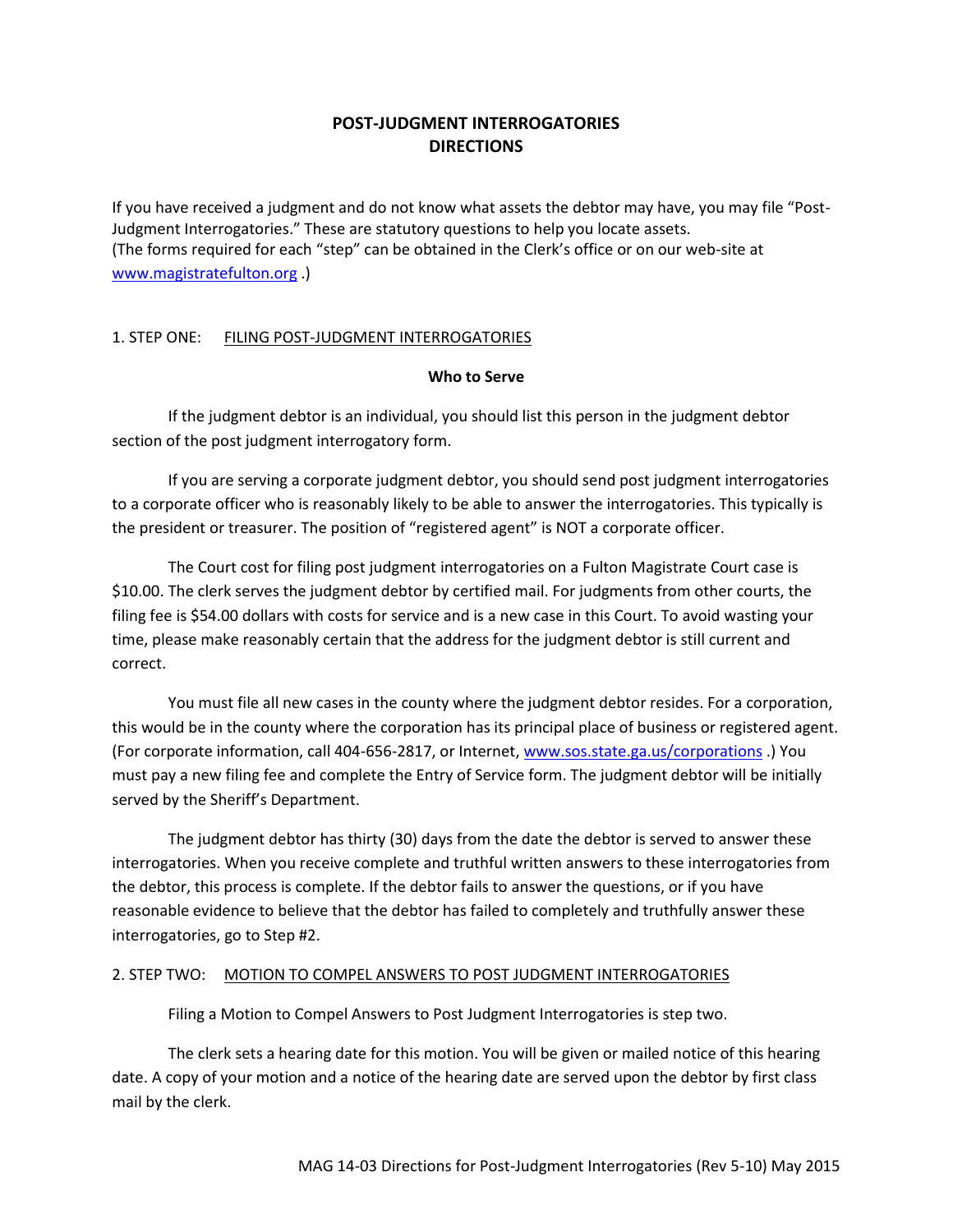**Answers received:** If the opposing party sends you complete and truthful written answers, this process is complete. And, you must advise our clerk's office in writing that you have received your answers. (Clerk, Fulton County Magistrate Court, 185 Central Avenue, TG100, Atlanta, GA 30303). If you have notified the clerk in writing, you do not need to attend the hearing as your motion has been withdrawn.

**No answers or incomplete answers:** You must attend the hearing if the debtor has failed to answer the questions, or if you have reasonable evidence to believe that the debtor has failed to completely and truthfully answer these interrogatories. If the judge finds in your favor, the judge will issue a "Ten Day Order" directing the debtor to file answers (or more complete answers) within ten (10) days. The clerk sends a copy of this order and a blank interrogatory form to the debtor by first class mail.

**Failing to attend:** If you fail to attend this hearing, your motion to compel answers will be dismissed.

# 3. STEP THREE: MOTION TO INCARCERATE THE JUDGMENT DEBTOR / CORPORATE OFFICER FOR FAILING TO COMPLY WITH ORDER COMPELLING ANSWERS TO POST JUDGMENT INTERROGATORIES

If the judgment debtor has not responded to the ORDER COMPELLING ANSWERS TO POST JUDGMENT INTERROGATORIES, you will proceed to Step #3. The ten day period begins from the date of mailing by the clerk + 3 days for mail service. Your next step is to file a MOTION TO INCARCERATE JUDGMENT DEBTOR / CORPORATE OFFICER FOR FAILING TO COMPLY WITH ORDER COMPELLING ANSWERS TO POST JUDGMENT INTERROGATORIES. You are seeking to have the judgment debtor / corporate officer held in contempt of court for failing to file answers to post judgment interrogatories within 10 days of the court's order. You must prepare an Entry of Service form also. The debtor must be personally served with notice of this hearing. Make sure you have a correct address for the judgment debtor so that service can be perfected. The clerk sets a hearing date. Notice of this hearing date is either given or mailed to you. The debtor must be served personally. No hearing can be held until personal service is completed. You must provide the server with the correct address for the debtor.

**Answers received:** If the debtor sends you complete and truthful written answers, this process is complete. Advise the Clerk of Fulton County in writing that you have received your answers. (Clerk, Fulton County Magistrate Court, 185 Central Avenue, TG100, Atlanta, GA 30303). After you have notified the clerk's office in writing, you do not need to attend the hearing as the process is complete and your motion is withdrawn.

**No answers or incomplete answers:** You must attend the hearing if the debtor has failed to answer the questions, or if you have reasonable evidence to believe that the debtor has failed to completely and truthfully answer these interrogatories. If the judge finds in your favor, the judge may issue an order incarcerating the debtor / corporate officer in the Fulton County jail until such time as the judgment debtor / corporate officer answers the interrogatories. Once the judgment debtor/ corporate officer is jailed, the answers are soon forthcoming. The magistrate on duty determines whether the answers are complete. The judgment debtor remains in jail until the magistrate completes this analysis.